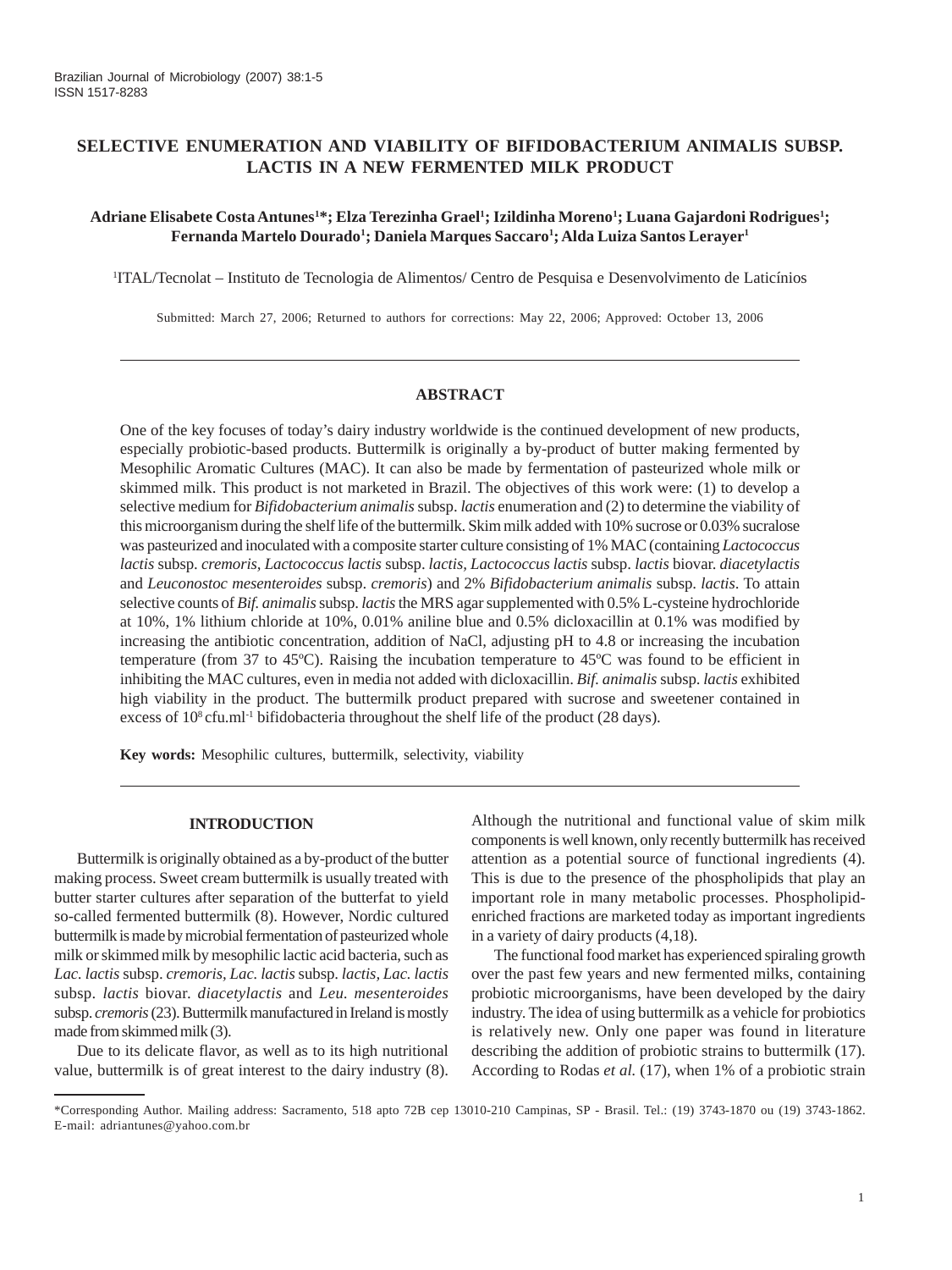(*Lactobacillus reuteri*) was added prior to buttermilk fermentation, its viability remained greater than  $10^6$  cfu.ml<sup>-1</sup> for 10 days storage. However, after 16 days, the *Lb. reuteri* population had statistically significantly decreased. Also, the amount of inoculum used (0.5 to 1.0%) produced different counts. Proportionally higher counts of *Lb. reuteri* were observed in the samples inoculated with 1% of the probiotic culture.

Most probiotics belong to the *Lactobacillus* and *Bifidobacterium* species (13). In humans, bifidobacteria are considered to be beneficial, since by producing acetic and lactic acids, they lower the pH of the colon and inhibit the proliferation of pathogens (10). There has been increasing evidence that probiotic cultures may have the ability to modulate the composition of the intestinal microbiota and deliver a series of heath benefits (12). Saavedra *et al*. (20) demonstrated that the consumption of an infant formula containing bifidobacteria decreased the rate of diarrhea in pediatric patients.

In the present study, *Bifidobacterium animalis* subsp*. lactis* Bb12 was selected as probiotic strain since it has been widely used in infant formulas and baby foods, dietary supplements and cultured milk products for more than 10 years in many countries all over the world (14, 16). According to Haschke *et al*. (7), *Bif. animalis* subsp. *lactis* Bb12 has an excellent ability to survive passage through the gastrointestinal tract, in addition to extraordinary adherence to enterocytes. Bb12 is also a technologically suitable strain for the purpose of this study since it does not have any adverse effects on either the flavor, appearance or mouthfeel of the foods in which it is used and survives in high enough concentrations until the probiotic product is consumed (14).

Moubareck *et al*. (15) analyzed the antibiotic susceptibility of various *Bifidobacterium* strains and found that they were sensitive to penicillin G, amoxicillin, piperacillin, ticarcillin, imepenem and common anti-Gram-positive antibiotics. *Bifidobacterium* strains isolated from dairy products are resistant to dicloxacillin (22).

Few media are truly selective for bifidobacteria, and hence the aims of this work were (i) to evaluate a range of possible medium formulations and determine which could be employed to selectively enumerate *Bif. animalis* subsp. *lactis* Bb12 in the presence of other lactic cultures (Mesophilic Aromatic Culture) and (ii) to determine the viability of the probiotic and mesophilic cultures in the buttermilk throughout the shelf-life of the product (28 days).

#### **MATERIAL AND METHODS**

#### **Microbial cultures**

The lyophilized cultures of *Bif. animalis* subsp. *lactis* (Bb12) and Mesophilic Aromatic Cultures (MAC CHN-22), composed of multiple mixed strains including *Lactococcus lactis* subsp. *cremoris, Lac. lactis* subsp. *lactis, Lac. lactis* subsp. *lactis* biovar*. diacetylactis* and *Leuconostoc mesenteroides* subsp. *cremoris,* used in this study were kindly provided by Christian Hansen (Brazil). The probiotic and mesophilic cultures were suspended in 1L and 2L sterile whole milk, respectively, and stored at -20ºC.

### **Preparation of Buttermilk Product**

Skimmed UHT milk was added with 10% (m/v) sucrose or 0.03% (m/v) sucralose (Taste and Lyle Sucrose, kindly provided by Tovani Benzaquen / Brazil), pasteurized (65ºC for 30 min), inoculated with 1% and 2% mesophilic and probiotic culture (suspended as described above), respectively, and incubated at  $21 \pm 1$ <sup>o</sup>C for 15-20 h until pH  $5.0 \pm 0.1$  was reached.

## **Culture media preparation**

Specific culturing conditions aiming at inhibiting MAC were defined in accordance with the procedures and methods described in Bergey's Manual of Determinative Bacteriology (9): incubation temperature above 37ºC or pH 4.8 for *Leu. mesenteroides* inhibition and temperature of 45ºC or 4% NaCl for *Lactococcus* ssp inhibition.

MRS Agar (Oxoid) supplemented with 0.5% L-cysteine hydrochloride at 10%, 1% lithium chloride at 10%, 0.01% aniline blue and 0.5% dicloxacillin at 0.1% modified as described by Fávaro-Trindade and Grosso (5) was used with some alterations to achieve selective counts of *Bif. animalis* subsp. *lactis* Bb12 in the presence of MAC CHN-22. The basic culture media (MRS agar, 0.5% L-cysteine HCL at 10%, 1% lithium chloride at 10% and 0.02% aniline blue) were tested with gradient addition of antibiotic, however, dicloxacillin was not added when inhibition was achieved by addition of NaCl, raising the pH or incubation temperature adjustments (see Table 1).

The culture medium modified by Nickels and Leesment, prepared as described by Vogensen *et al*. (25), was used for selective enumeration of mesophilic cultures.

### **Enumeration procedure**

The MAC and Bb12 cells present in the inocula were enumerated using the media described above. Serial dilutions were prepared using 0.1% peptone water. Plates containing 0.5 to 1 mL diluted mesophilic and probiotic culture samples were prepared using the pour plate technique. The experiment was performed in duplicate. The results were expressed as  $log_{10}$ cfu.ml-1.

When MRS basic media were used (see Table 1), all the plates were incubated under anaerobiosis (Anaerogen, Oxoid) for 72h at 37 or 45ºC. The plates containing Nickels and Leesment media were incubated under aerobic conditions at 25ºC for 3 days, and then added with 0.5 mL Xgal solution and subsequently incubated for one more day. Blue colonies are indicative of *Leu*. *cremoris*, whereas white colonies indicate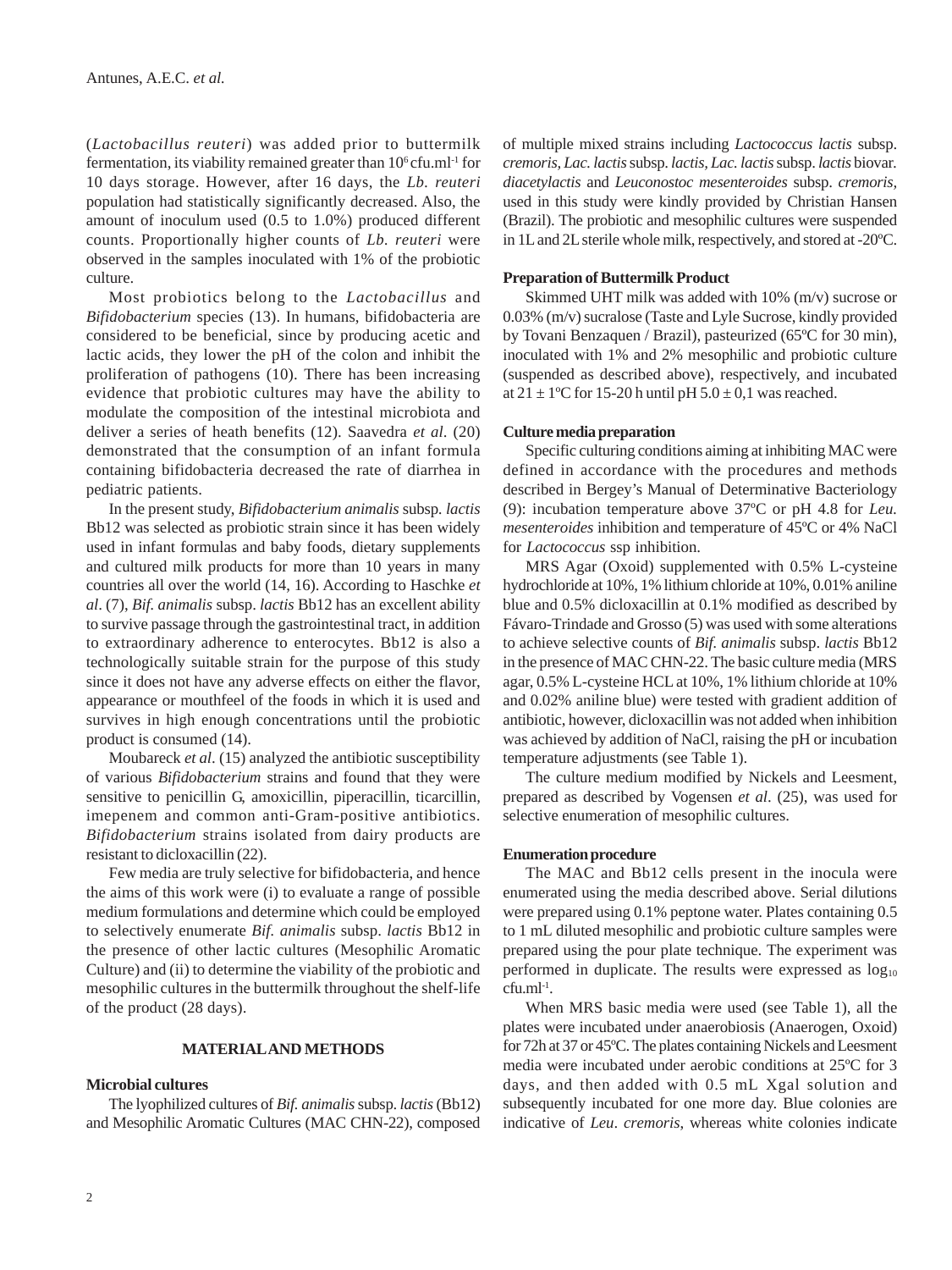| Table 1. Variations of MRS agar media (added with 0.5% L-cysteine HCL                 |
|---------------------------------------------------------------------------------------|
| at 10%, 1% lithium chloride at 10% and 0.02% aniline blue) and incubation             |
| conditions to achieve selectivity for <i>Bif. animalis</i> subsp. <i>lactis</i> Bb12. |

| Media                       | $0.1\%$ (mL/<br>100 mL media) | Dicloxacillin NaCl addition<br>$(\%)$ | pH<br>adjustment | Incubation<br>temperature |
|-----------------------------|-------------------------------|---------------------------------------|------------------|---------------------------|
| MRS diclox 0.5              | 0.5                           |                                       |                  | 37                        |
| <b>MRS</b> diclox 1         |                               |                                       |                  | 37                        |
| <b>MRS</b> diclox 3         | 3                             |                                       |                  | 37                        |
| <b>MRS</b> diclox 4         |                               |                                       |                  | 37                        |
| <b>MRS</b> diclox 5         | 5                             |                                       |                  | 37                        |
| <b>MRS NaCl 4.5</b>         |                               | 4.5                                   |                  | 37                        |
| <b>MRS</b> pH 4.8           |                               |                                       | 4.8              | 37                        |
| $MRS\,45^{\circ}\mathrm{C}$ |                               |                                       |                  | 45                        |

*Lac. diacetylactis* and white colonies without a clear zone indicate *Lac. lactis* or *Lac. cremoris* (25)*.* This medium does not allow differentiation between *Lac. lactis* and *Lac. cremoris,* which were counted together.

The growth and viability of MAC and Bb12 cultures in the buttermilk product were evaluated on the 1<sup>st</sup> and 28<sup>th</sup> day of storage of the product.

### **Statistical analysis**

The mean values of microbial counts were statistically analyzed and compared using ANOVA and Tukey's test (*P<*0.05) (SAS software - version 8.2).

# **RESULTS**

First of all, the MAC inocula stored at -20ºC were thawed at room temperature and serially diluted to determine the number of each mesophilic culture present in the mix inoculated onto the Nickels and Leesment media (25). The same was done to determine the number of viable *Bif. animalis* subsp. *lactis* cells plated on MRS agar (Oxoid) supplemented with 0.5% L-cysteine hydrochloride at 10%, 1% lithium chloride at 10%, 0.01% aniline blue and 0.5% dicloxacilin at 0.1% (5). The viable cell counts (log10 cfu.ml-1) of MAC were: *Leu. mesenteroides* subsp. *cremoris* 8.08, *Lac. lactis* subsp. *lactis* biovar. *diacetylactis* 7.63, *Lac. lactis* subsp. *lactis* and subsp. *cremoris* 7.93. The inocula of *Bif. animalis subsp. lactis were found to contain*  $9.69 \log_{10}$ cfu.ml-1.

Fávaro-Trindade and Grosso (5) used selective media consisting of MRS agar supplemented with 0.5% L-cysteine hydrochloride at 10%, 1% lithium chloride at 10%, 0.01% aniline blue and 0.5% dicloxacillin at 0.1% for the enumeration of bifidobacteria in samples of acidified milk and yoghurt (containing *Lactobacillus delbrueckii* subsp. *bulgaricus,* *Streptoccoccus salivarius* subsp. *thermophilus*, *Lactobacillus acidophilus* and *Bif. animalis* subsp. *lactis* Bb12). However, these media - previously tested by our research team - are not selective for bifidobacterium counts in buttermilk, which is fermented by *Lactococcus* ssp and *Leu. mesenteroides.* Therefore, the supplemented MRS agar (5) was modified as described in Table 1. The counts of MAC and *Bif. animalis* subsp. *lactis* are shown in Table 2.

The MAC and Bb12 cultures exhibited similar patterns of dicloxacillin resistance, that is, no significant differences (*P* >0.05) between counts were found among the samples added with up to 4% dicloxacillin. However, the addition of 5% of antibiotic solution completely inhibited all microbial growth.

**Table 2.** Viable counts of selected microorganisms on different media.

|                             | Enumeration $(log_{10}c$ fu.ml <sup>-1</sup> ) |                                            |  |  |
|-----------------------------|------------------------------------------------|--------------------------------------------|--|--|
| Medium                      | $MAC*$                                         | Bif. animalis<br>subsp. <i>lactis</i> Bb12 |  |  |
| MRS diclox 0.5              | 8.10 <sup>a</sup>                              | 9.69 <sup>b</sup>                          |  |  |
| <b>MRS</b> diclox 1         | 7.98 <sup>a</sup>                              | $10.02^{a,b}$                              |  |  |
| <b>MRS</b> diclox 3         | 8.17 <sup>a</sup>                              | $9.82^{a,b}$                               |  |  |
| MRS diclox 4                | 7.98 <sup>a</sup>                              | 9.73 <sup>b</sup>                          |  |  |
| <b>MRS</b> diclox 5         | $\lt 1$                                        | < 1                                        |  |  |
| <b>MRS NaCl 4.5</b>         | 6.24 <sup>b</sup>                              | < 1                                        |  |  |
| <b>MRS</b> pH 4.8           | 5.92 <sup>c</sup>                              | $9.77^{a,b}$                               |  |  |
| $MRS\,45^{\circ}\mathrm{C}$ | $\lt1$                                         | 10.21 <sup>a</sup>                         |  |  |

\* Mesophilic Aromatic Culture CHN-22 (*Lac. lactis subsp. cremoris, Lac. lactis subsp. lactis, Lac. lactis subsp. lactis biovar. diacetylactis and Leu. mesentoreides subsp. cremoris*). Means in the columns with a common superscript do not differ significantly  $(P > 0.05)$ .

The appearance of the mesophilic colonies varied in size and color throughout the medium. Mesophilic cultures plated on MRS and added with dicloxacillin formed blue and grey colonies with an average diameter of 1 mm; on MRS added with NaCl they formed grey and blue 0.5 mm-diameter colonies and on MRS acidified to pH 4.8 they formed blue 0.5 mm-diameter colonies.

Selective counts of *Bif. animalis* subsp. *lactis* in buttermilk product samples were performed using MRS agar (enriched with L-cysteine HCL, lithium chloride and aniline blue) and incubation at 45ºC. The mesophilic counts of buttermilk products were determined in samples plated onto Nickels and Leesment media. Both results are shown in Table 3.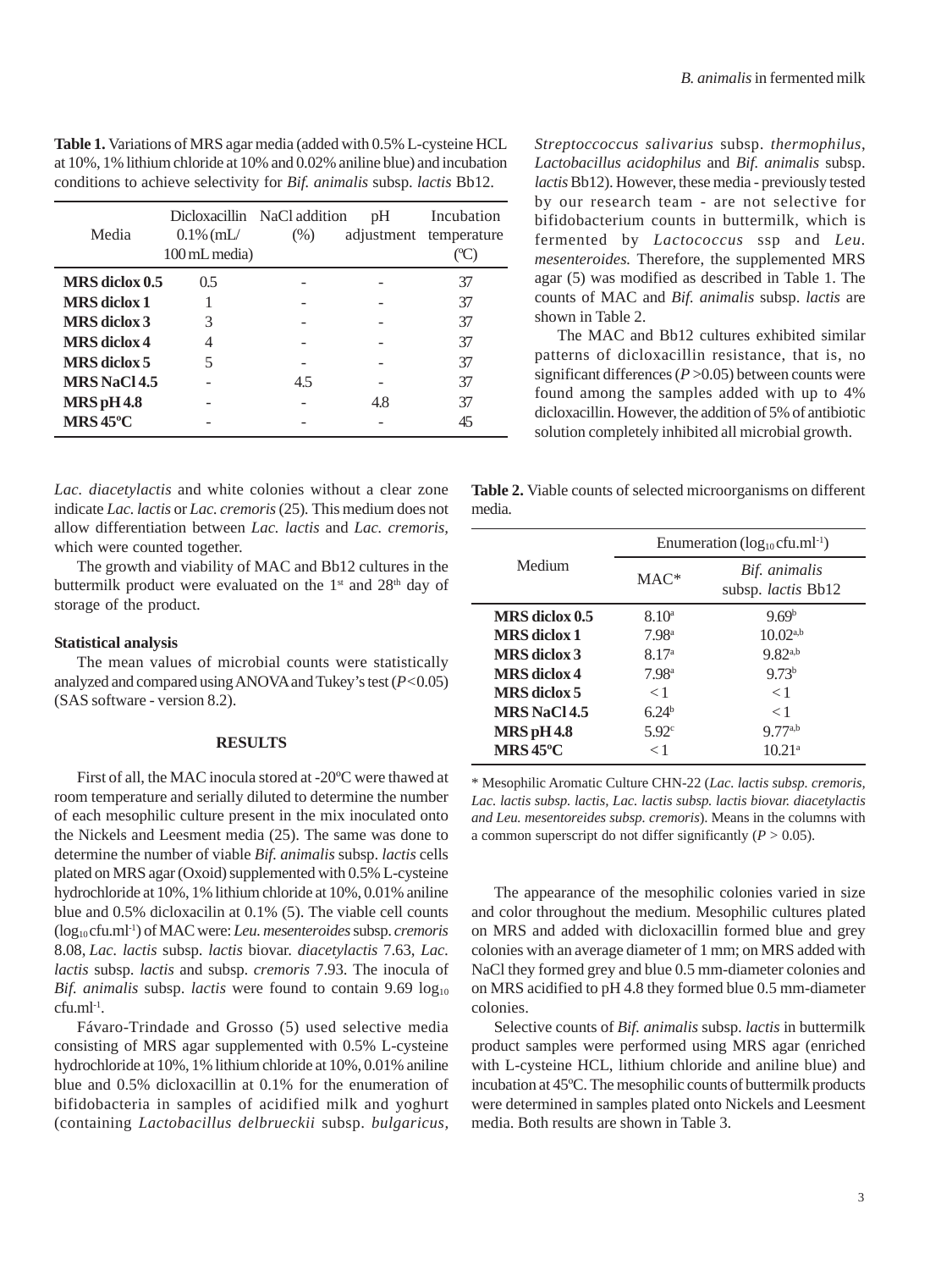|                                                                                                                                                               | Buttermilk with sucrose         |                      | Buttermilk with sucralose |                       |
|---------------------------------------------------------------------------------------------------------------------------------------------------------------|---------------------------------|----------------------|---------------------------|-----------------------|
| Cultures                                                                                                                                                      | 1 day                           | 28 days              | 1 day                     | 28 days               |
|                                                                                                                                                               | $log_{10}$ cfu.ml <sup>-1</sup> |                      |                           |                       |
| Probiotic<br>Bifidobacterium animalis subsp. lactis Bb12                                                                                                      | 8.32                            | 8.23                 | 8.07                      | 8.20                  |
| Mesophilic aromatic<br>Leu. mesenteroides subsp. cremoris<br>Lac. lactis subsp. lactis biovar. diacetylactis<br>Lac. lactis subsp. lactis and subsp. cremoris | 7.44<br>8.56<br>8.73            | 8.00<br>6.92<br>7.11 | 8.34<br>8.46<br>8.56      | 7.57<br><6.00<br>6.74 |

**Table 3.** Probiotic and mesophilic cultures in sweet and dietetic buttermilk after 1 and 28 days storage.

#### **DISCUSSION**

According to Lankaputhra *et al*. (11) there is some concern that some media containing antibiotic or bile may also restrict the growth of bifidobacteria and consequently counts obtained with such media are not necessarily representative of viable cells that are in the product. *Bif. animalis* subsp. *lactis* showed considerable antibiotic resistance when plated onto media containing up to 4% dicloxacillin at 0.1%. However, the highest counts of *Bif. animalis* subsp. *lactis* were obtained when dicloxacillin was not incorporated into the culture medium and incubation was performed at 45ºC.

Addition of NaCl to supplemented MRS agar, as well as the drop in pH of the media, suppressed significantly, but not completely, MAC growth. NaCl was added with the aim of inhibiting *Lactococcus* ssp (9). One logcycle reduction in MAC counts was observed. However, NaCl did also completely inhibit the growth of bifidobacteria; as a conclusion, this medium variation is useless. Lowering the pH suppressed the growth of mesophilic cultures to a certain extent and did not negatively affect *Bif. animalis* subsp. *lactis* counts. As described by Holt *et al.* (9), pH 4.5 should suppress *Leu. mesenteroides* cells, but, as a 2 log cycle reduction was observed, some *Lactococcus* subsp. cells are also believed to have been inhibited.

The growth of *Bif. animalis* subsp. *lactis* Bb12 on supplemented MRS agar (5) is characterized by lenticular, brilliant blue colonies with an average diameter of 1mm. At the bottom of the Petri dish the colonies were larger and rounded, or irregular in shape. When Bb12 incubation was performed at 45ºC, larger colonies were observed, with an average diameter of 2 mm. While growing on the plates, the culture acidifies the medium that became bluer.

The thermophilic incubation temperature was efficient for selective growth of *Bif. animalis* subsp. *lactis* Bb12 in the presence of mesophilic cultures.

Several culture media have been developed for differential enumeration of *Bifidobacterium* (11,19,21,24). The modified media presented in this paper are easy to prepare and antibiotic-free, which represents an ecological and economical advantage since dicloxacillin is the most expensive medium ingredient and - like any other antibiotic substance - poses a problem to be discarded.

The *Bifidobacterium* genus was found to have lower viability during storage, especially in acidic foods, such as yoghurt and cultured milk. Antunes *et al.* (1) developed probiotic yoghurt containing *Bif. longum* and obtained counts lower than  $5 \log_{10} c$  fu.ml<sup>-1</sup>. Barreto *et al.* (2) evaluated the viability of bifidobacteria in yoghurts and cultured milk products sold on the Brazilian market and obtained the same result. Similarly, Gueimonde *et al.* (6) observed bifidobacterial counts lower than 105 in some probiotic products sold in Spain.

Despite the fastidious characteristics of the genus *Bifidobacterium,* it is technologically feasible to use *Bif. animalis* subsp. *lactis* (Bb12) in buttermilk due to its compatibility with mesophilic cultures and excellent viability, as shown by the results of this work.

#### **ACKNOWLEDGEMENTS**

The authors wish to acknowledge the financial support of Fundação de Amparo à Pesquisa do Estado de São Paulo (FAPESP).

#### **RESUMO**

# **Enumeração seletiva e viabilidade de** *Bifidobacterium animalis* **subsp.** *lactis* **em um novo produto lácteo fermentado**

Atualmente, um dos principais focos da indústria de laticínios em todo o mundo é o desenvolvimento de novos produtos, especialmente probióticos. *Buttermilk* é originalmente um subproduto do processamento da manteiga fermentado por Culturas Aromáticas Mesofílicas (MAC). Pode também ser feito pela fermentação de leite integral ou desnatado. Este produto não